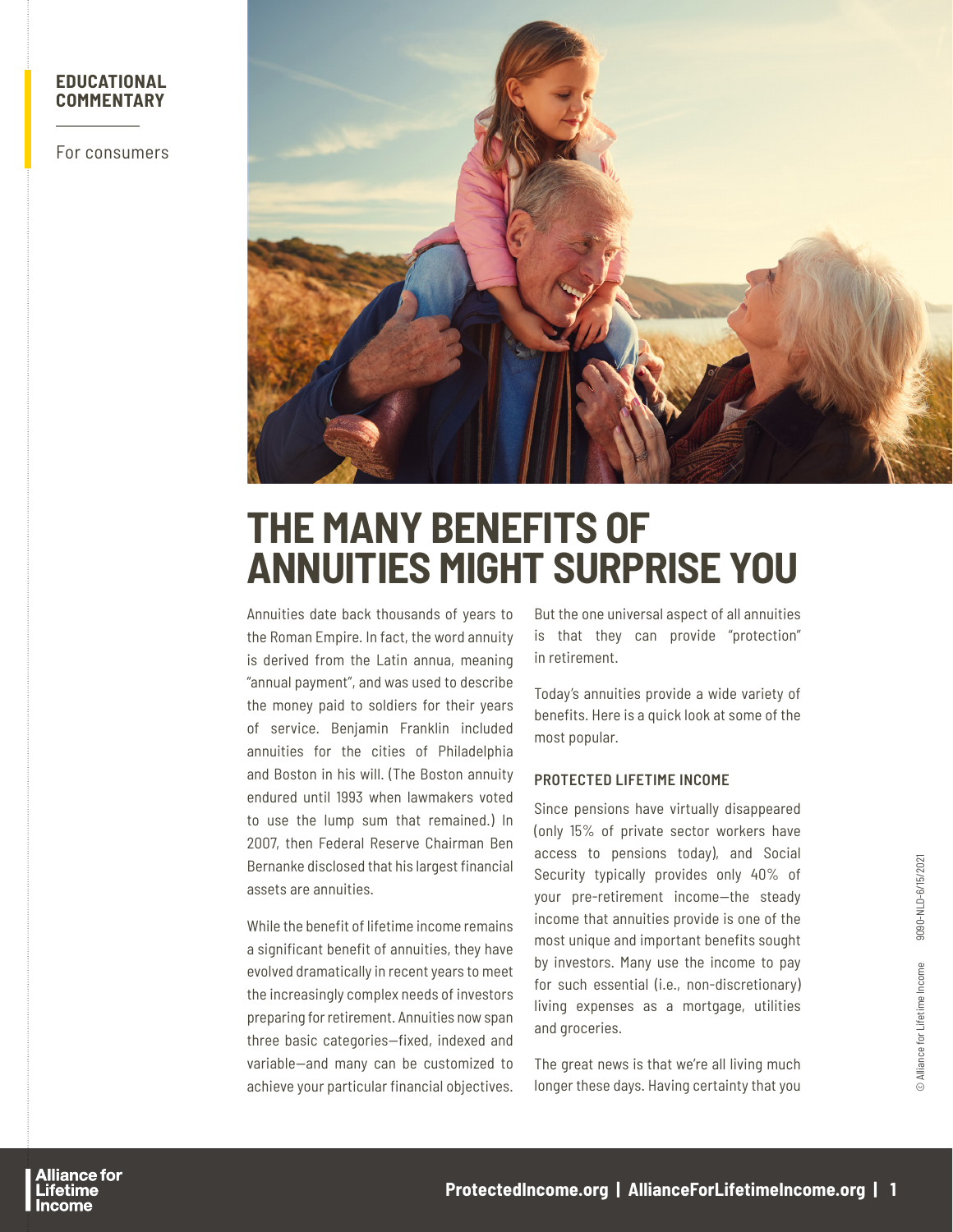# **EDUCATIONAL COMMENTARY**

For consumers

won't run out of money in retirement gives people confidence in the ability to live the life they want in retirement. Essentially, annuities deliver cash flow that you can rely on for either a predetermined period of time or for the rest of your life. Deferred income annuities, for example, let you lock in a stream of protected income years before retirement, while reducing the effect of market volatility on your retirement income plan.

### **PROTECTED GROWTH**

The ability to limit the downside risk of an investment, while still providing upside benefits—also known as stoploss strategies—has long been favored by investors active in the stock market. Some deferred annuities—such as variable and indexed variable annuities, designed for people who want to take advantage of both income protection and growth provide a similar benefit, allowing you to create a retirement plan that provides some protection from market declines while allowing you to capture gains from your investment.

Fixed indexed annuities, a type of deferred annuity, also offer the opportunity for growth based on a market index. The growth is typically capped at a certain level which may be less than the actual market gains achieved by the index, in exchange for protecting your principal investment. Both variable and fixed indexed annuities may also offer optional lifetime income benefits.

# **PROTECTED INITIAL INVESTMENT**

As an optional benefit, many annuities offer the ability to protect your principal, where the initial money you've invested is not at risk due to market losses. This is a real benefit for those looking to improve their potential returns through the various types of investment options available within these annuities. The opportunity to seek higher returns while limiting downside losses is an attractive feature for many investors.

## **TAX-DEFERRED EARNINGS**

A smart retirement portfolio weighs the potential impact of the many types of taxes that can affect your nest egg and income in retirement, including capital gains and ordinary income tax obligations. A